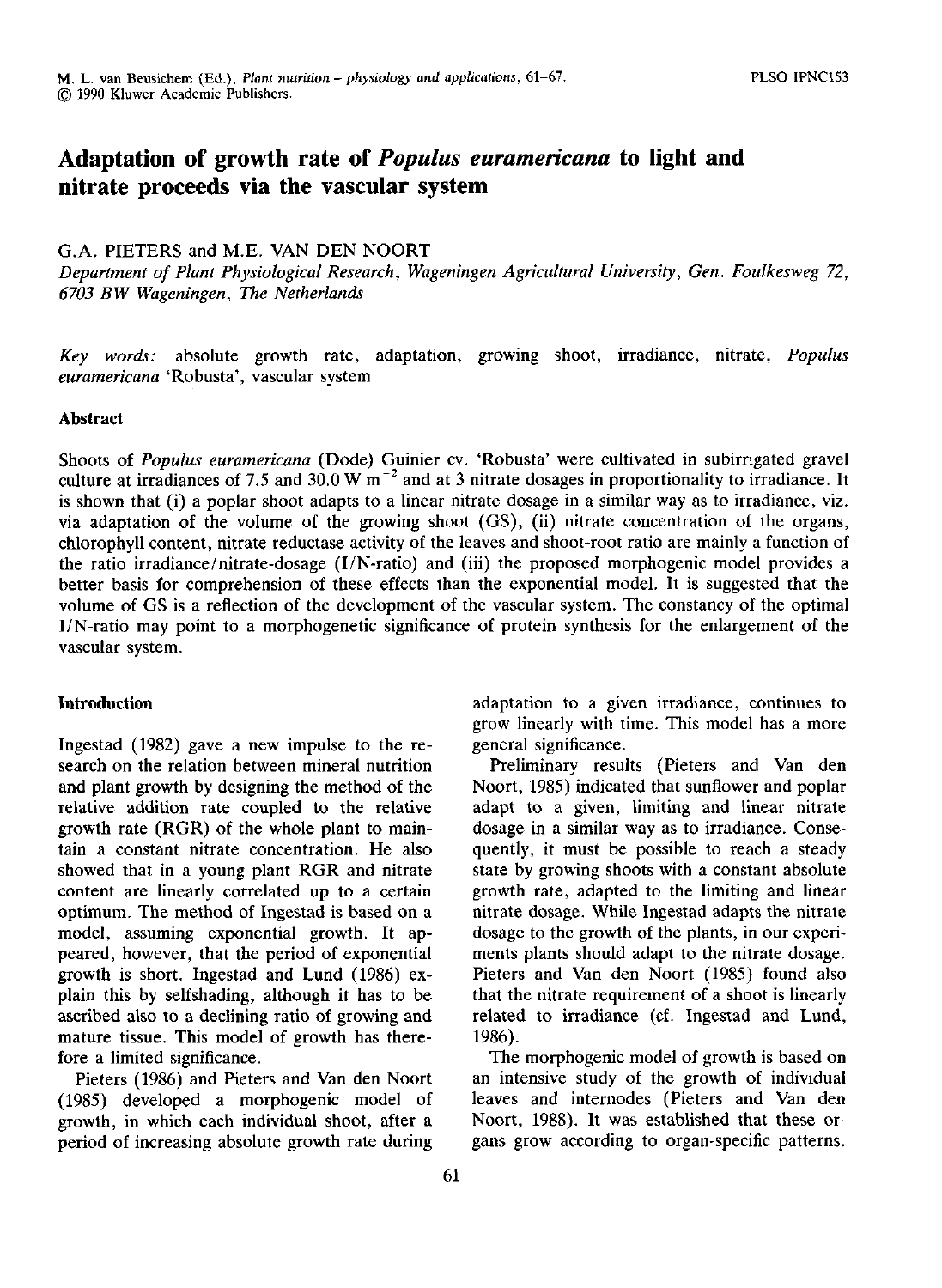A growth pattern can be defined as a 'fixed' relation between relative growth rate and age of the organ. If growth patterns are constant, differences in final size of *e.g.* leaves can only be explained by differences in the size of the initiated leaf primordia: primordia with equal size do not necessarily have an equal age.

Growth analysis also revealed that the initiation rate (1/P, leaves/day) of leaves with larger mature size  $(L_m, cm)$  was proportionally faster. At a temperature of 20°C this relation was:  $1/P = a \times L_m$ , in which a is 0.042 leaves/  $(day \times cm)$ . Consequently the plastochron (P, =time unit between repetitive events) is inversely proportional to mature leaf length  $(L_m)$ . Leaf area production rate (A) equals the production of one mature leaf per plastochron, thus:

 $A = c \times leaf$  length  $\times leaf$  width/plastochron, in which:  $c = 0.65$  (leaf area coefficient, Pieters and Van den Noort, 1985). Because also leaf width is proportional to  $L_m$ , A is proportional to  $L^3$  or to a volume.

Since primordia are produced by the apex, we concluded that this volume might reflect the volume of the apex and measurement of the growing part of the primary stem (the growing shoot, GS) corroborated this (Pieters and Van den Noort, 1988). Mean RGR, calculated over GS, is a measure of the absolute growth rate of the average cell and remained constant throughout the whole growth period of the shoot. Differences in absolute growth rate of the shoot are due to the increase of the volume of GS. A larger apex produces proportionally larger primordia at a proportionally larger rate. In other experiments we found that diameter and length of GS increased linearly with time with a rate proportional to irradiance: the volume of GS is a power function of its linear dimensions and consequently total leaf and stem weight per shoot do not increase exponentially. When the increase of the size of GS stops, a shoot grows linearly with time. The increasing volume of GS was correlated with an increase of phyllotactic order.

There is a striking resemblance between the development of GS and that of the vascular system as described by Larson (1975, 1977, 1980). In a seed the vascular system contains two vascular bundles. During the development of the seedling the number of vascular bundles increases by systematic branching of the bundles to 3, 5, 8 and 13, while phyllotactic order increases to 1/3, 2/5, 3/8 and 5/13. At the same time the length and presumably also the diameter of each individual bundle increases proportionally. All this can fully explain the increase of the size of GS. The relation between structure and function is that bundles with a larger diameter produce larger primordia, while the correlated increase in the number of bundles increases leaf initiation rate. On the average leaf production rate per bundle appeared to be constant. It is generally accepted that growth vigour and phyllotactic order are correlated.

Larson (1975) also observed that long before a new primordium is visible at the apex, its primordial vascular bundle (procambial trace) branches off from the preceding mother trace deeper down under the apical dome and develops acropetally through the apical tissue. We may define the moment of initiation of a new leaf primordium as the moment of branching off of a new procambial trace. There are more observations, indicating that the development of the vascular system precedes the development of the shoot. Therefore we suggest that growth is a reflection of the development of the vascular system.

The aim of this report is to show that (i) the morphogenic model of growth is a better basis for understanding the effects of linear dosaging on plant properties than the exponential model; (ii) the adaptation of plant growth to a linear nitrate dosage proceeds via GS and (iii) the irradiance/nitrate-dosage is a determinant of deficiency symptoms.

# **Methods**

Fresh cuttings (with low levels of reserves) of *Populus euramericana* (Dode) Guinier c.v. Robusta, on which one shoot was allowed to grow, were cultivated in growth rooms at 22°C, 60% R.H. and a day length of 16 h on a nitratefree subirrigated gravel culture solution. Nitrate was added daily as a solution of  $KNO<sub>3</sub>$ ,  $Ca(NO<sub>3</sub>)<sub>2</sub>$  and  $Mg(NO<sub>3</sub>)<sub>2</sub>$  (molar ratio: 35:45:20), according to the scheme in Table 1.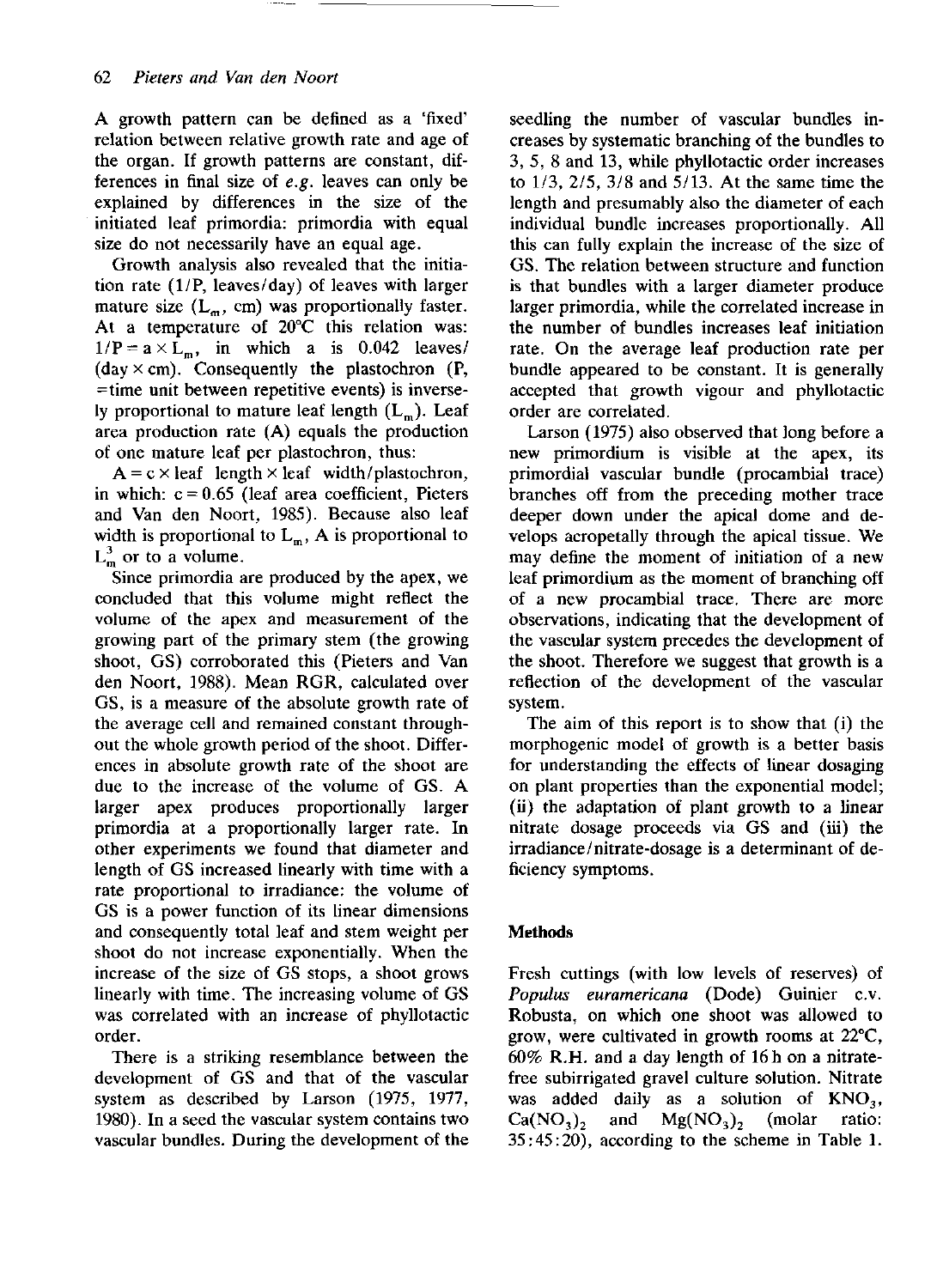|                   |                                           | Code for I/N-ratio <sup>a</sup> |                                       |               |  |
|-------------------|-------------------------------------------|---------------------------------|---------------------------------------|---------------|--|
| <b>Irradiance</b> |                                           |                                 |                                       |               |  |
|                   |                                           |                                 |                                       |               |  |
| $W m^{-2}$        | $\mu$ mol m <sup>-2</sup> s <sup>-1</sup> | mmol                            | Nitrate-dosage<br>shoot <sup>-1</sup> | $\frac{1}{2}$ |  |
| 7.5               | 32.5                                      | 1.0                             | 0.25                                  | 0.0           |  |
| 30.0              | 130.0                                     | 4.0                             | 1.0                                   | 0.0           |  |

*Table I.* Scheme of experimental treatments

<sup>a</sup> Note that the ratio between irradiance and nitrate dos equal for both irradiances at each code.

The shoots were irradiated from above and from two sides. At the 2 highest nitrate dosages 6 shoots and at the lowest nitrate dosage 4 shoots per treatment were used. Three times per week leaf length and diameter and length of internodes were measured. The other measurements were performed on harvested shoots: two times at 0.0 mmol nitrate and three times at the higher nitrate dosages.

Chlorophyll determination was performed after Bruinsma (1963), the chemical analyses after methods described by the Department of Soil Science and Plant Nutrition, Agricultural University, Wageningen.

### **Results**

Although there were large differences in plant dry weight between the different treatments, relative growth rates at half mature length  $(RGR<sub>50</sub>)$  of leaves and internodes (Table 2) were similar, except at a nitrate dosage of 0.0 mmol nitrate shoot $^{-1}$  day<sup>-1</sup> (code-

The amount of nitrate remaining in the nutrient solution just before the weekly change, appeared to diminish with the increasing growth rate of the plants. Adding up the weekly nitrate contents of the nutrient solution and total nitrate content of the harvested plants per treatment, recovery percentages between 95 and 106% were found at the two highest nitrate dosages (code 1 and 2). For plants grown in nitrate-free solution the recovery percentages were 97 and 57%. This accentuates the importance of uniformity in the plant material at the start. Small differences in the thickness of a cutting lead to large differences in the ratio between the nitrate poor wood and the nitrate rich cortex tissue. Because we calculated an average nitrate concentration per g dry weight of cutting, large errors resulted in the recovery percentage of plants which did not get any additional nitrate.

The development of the dimensions of the stems at different treatments in the course of time is shown in Figure 1. Each curve represents the form of the stem at a given measurement date; normally the measurements were done three times per week, as discernible from the figures. Each curve can be divided into a part with primary (GS) and a part with secondary growth, as indicated by the fitted line through measurement points, which are not shown. The higher irradiance and nitrate dosage, the higher was the rate of enlargement of GS. At the nitrate dosage of  $0.0$  mmol nitrate shoot<sup>-1</sup> day GS became smaller during the short period of growth before dormancy was induced.

The distribution of  $N_{total}$  concentration o the various organ groups (Fig. 2), chlorophyll content (Fig. 3) and nitrate reductase activity (NRA) of the leaves (Fig. 4) and shoot-root ratio (Fig. 5) are related to the I/N-ratio, as can be seen by comparing the right and the left side of the figures. A complication is that some plants at 7.5 W  $\mathrm{m}^{-2}$  became dormant at limiting nitrate dosage.

| Code | Irradiance $(W m^{-2})$ |      |               |      |            |      |  |
|------|-------------------------|------|---------------|------|------------|------|--|
|      | 7.5                     | 30.0 | 7.5           | 30.0 | 7.5        | 30.0 |  |
|      |                         |      | $RGR_{50}$ of |      |            |      |  |
|      | Dry weight              |      | Leaves        |      | Internodes |      |  |
|      | 22.2                    | 75.1 | 14.9          | 15.5 | 22.4       | 22.8 |  |
| 2    | 17.0                    | 54.9 | 14.9          | 15.9 | 22.1       | 21.9 |  |
| 3    | 4.5                     | 4.9  | 13.1          | 12.9 | 16.5       | 18.0 |  |

*Table 2.* Mean plant dry weight in g and relative growth rates at half mature length RGR<sub>50</sub> of leaves and internodes in % per day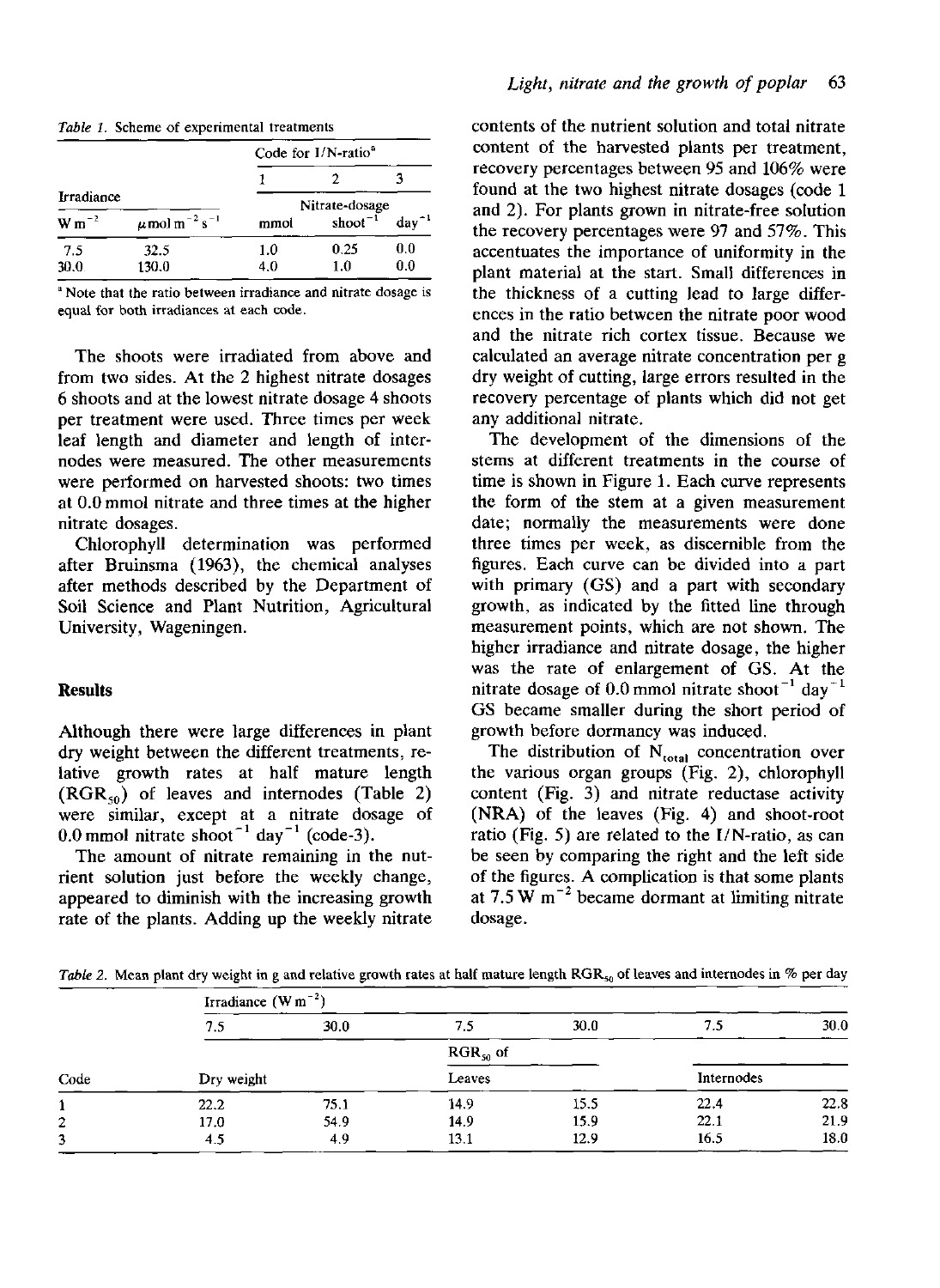

*Fig. 1.* The development of stem form in shoots from various treatments in the course of time. Each curve represents the mid-internode diameter versus cumulative internode length at a certain measurement date. The straight lines represent the base of the growing shoot (GS) and thus also the border between primary and secondary growth. Numbers between Figures indicate code for I/N ratio.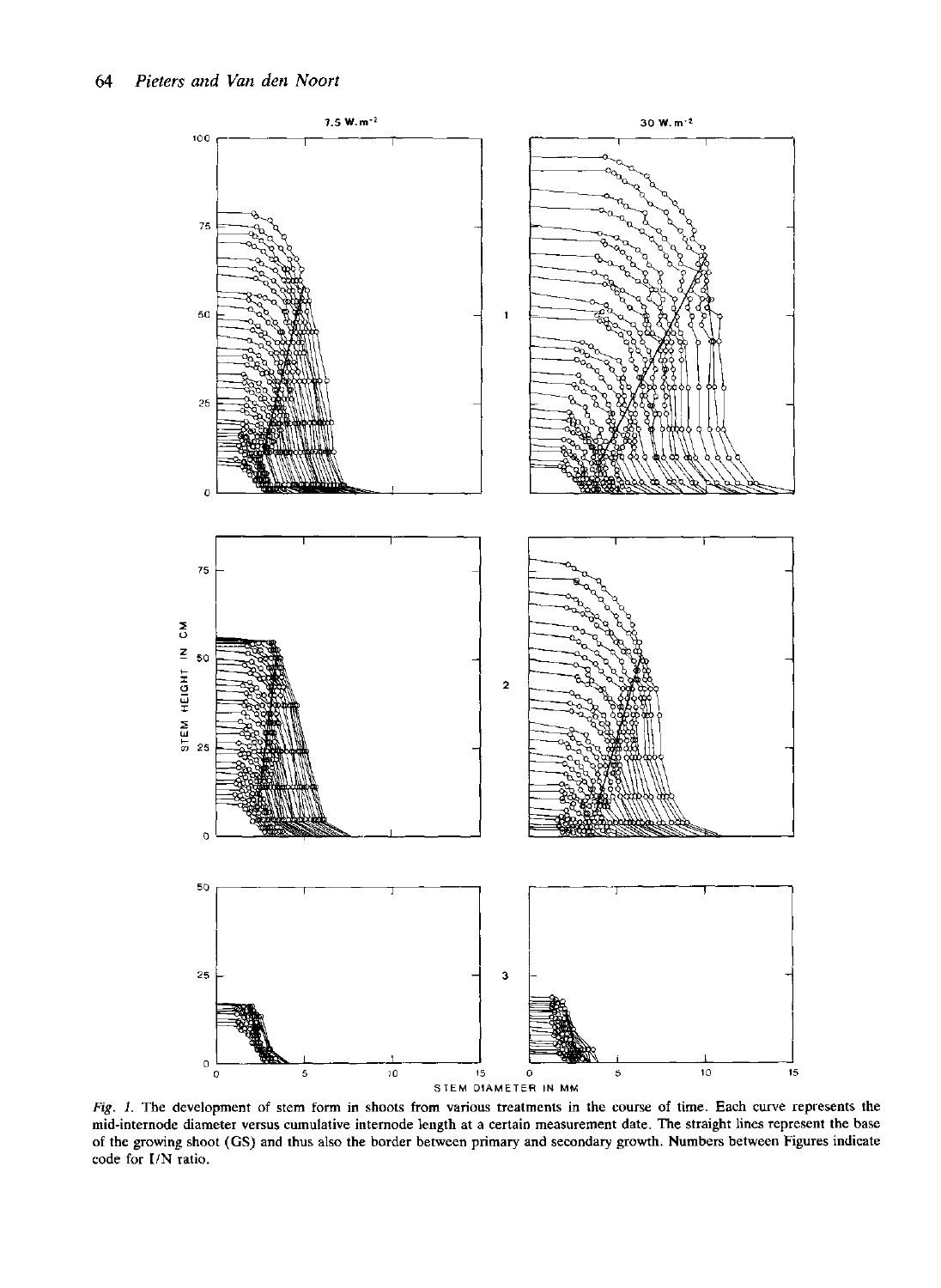

*Fig. 2.* Distribution of  $N_{total}$ -concentration over organ groups of plants of the various treatments against shoot age. Legends:  $\circ$  mature leaves;  $\bullet$  growing leaves;  $\nabla$  petioles;  $\square$  stem;  $\times$  roots. For numbers between Figures: See Figure 1.

Under conditions of strong nitrate deficiency the growing leaves tended to get a higher NRA than the mature leaves. The NRA of the roots is negligible.

The development of leaf weight is strongly related to the development of leaf area (Fig. 6). The slope of the correlation is a measure of leaf thickness and depended only on irradiance.

### **Discussion**

The growth patterns of leaf length and width and internode length and diameter were independent



*Fig. 3.* Chlorophyll a and b content of growing  $(①)$  and mature  $( \circ )$  leaves of plants of the various treatments against shoot age. For numbers between Figures: See Figure 1.

of irradiance and nitrate dosage (Table 2). In many experiments we observed that shoots, growing in constant conditions, maintained their growth patterns or became dormant. Shoots, cultivated at  $0.0$  mmol nitrate shoot<sup>-1</sup> day however, were not able to maintain their growth patterns, presumably because the nitrate reserve in the cutting was used up before maturation and redistribution of nitrate could not sustain a high  $RGR<sub>50</sub>$ . The adaption of absolute growth rate to irradiance, nitrate- and presumably (Ingestad, 1987) phosphate-dosage thus proceeds mainly via the volume of the growing shoot (GS, Fig. 1), as expected in the morphogenic model.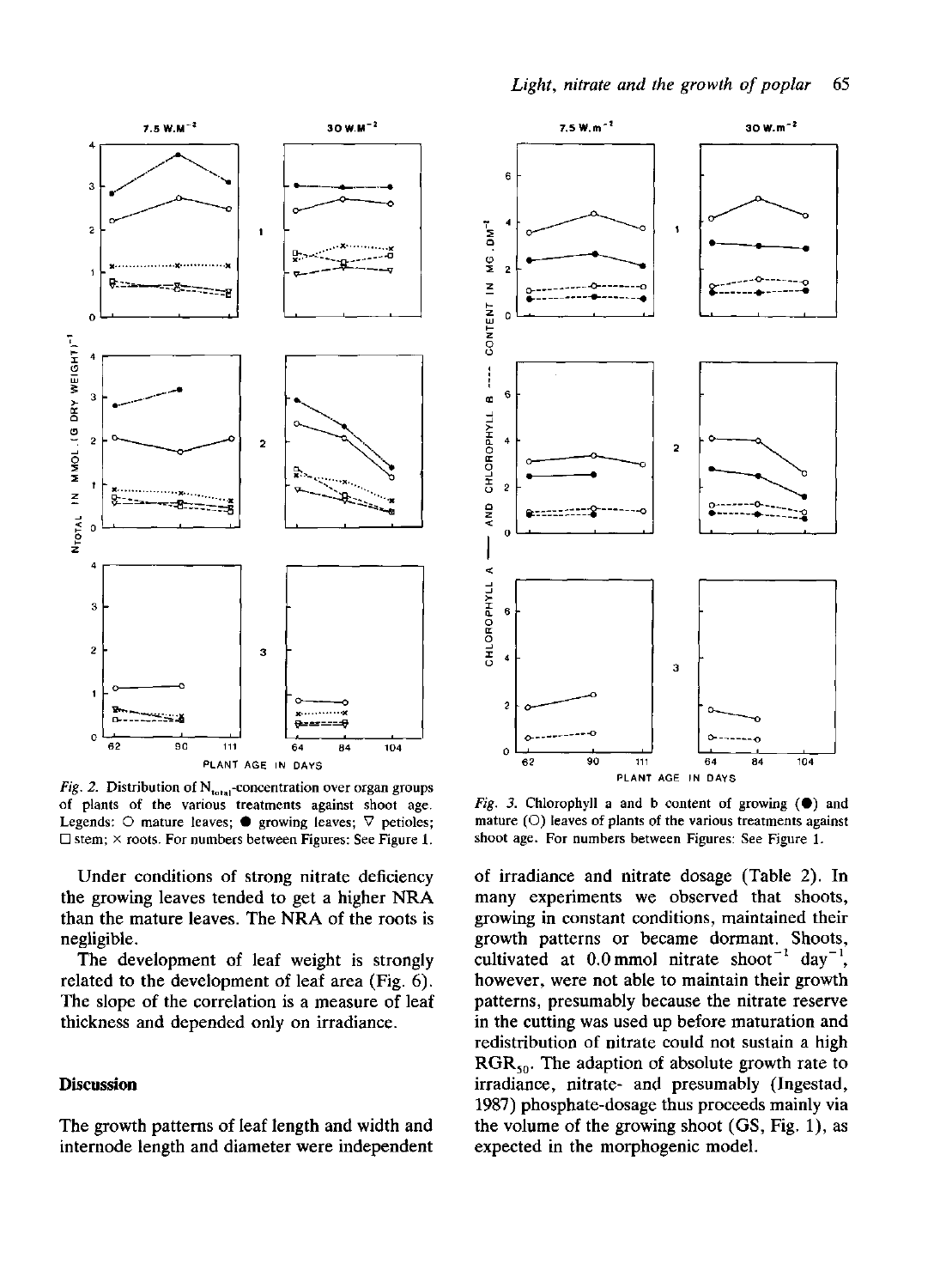

*Fig. 4.* Nitrate reductase activity (NRA) in growing (top,  $\bullet$ ), respectively young (medium,  $\circ$ ) and old (base,  $\circ$ ) mature leaves of plants of the various treatments. A, B and C indicate the first, second and third harvest.



*Fig.* 5. The shoot-root ratio of plants of the various treatments was determined mainly by irradiance/nitrate ratio (I/N-ratio). Last harvest.



*Fig. 6.* The correlation between the development of leaf area and weight was only influenced by irradiance.  $\bullet$  7.5 and  $\circ$  30 W m<sup>-</sup>

Because of the striking correspondence between the development of GS and the vascular system and *e.g.* the observation of Larson (1975) that vascular development precedes the initiation of a primordium, we suggest that the adaption of shoot growth is governed via an increase or decrease of the volume of the vascular system of GS.

While shoots are able to adapt to a limiting nitrate and presumably phosphate dosage, they cannot adapt to a deficiency of K- or Mg-ions (Dorenstouter *et al.,* 1985) without strong deficiency symptoms.

The question, whether shoots, growing at suboptimal nitrate dosage, can reach equilibrium, stop the expansion of the vascular system and attain linear growth, remains undecided. At code 2 and 7.5 W  $\text{m}^{-2}$  the shoots became dorn while at 30 W  $m^{-2}$  the duration of the experience ment was too short. As expected, also the shoots, grown at the highest nitrate dosage (code 1), did not reach linear growth, because an ever increasing illuminated leaf area (see Methods) leads to a continuous increase of GS within the duration of the experiment. Dry matter distribution and chemical composition and activity of the plants do not depend on the absolute irradiance or nitrate- (presumably also phosphate-) dosage, but on the ratio of these factors, as indicated by the code. In the present experiments the lowest I/N-ratio was the best and, in comparison to plants from other experiments growing without any nitrate limitation, the plants were growing nearly optimally. This means that there exists an optimal I/N-ratio. Although we did not yet analyze this ratio in respect to the resulting relative amounts of C-, N- an P-compounds in the plant,